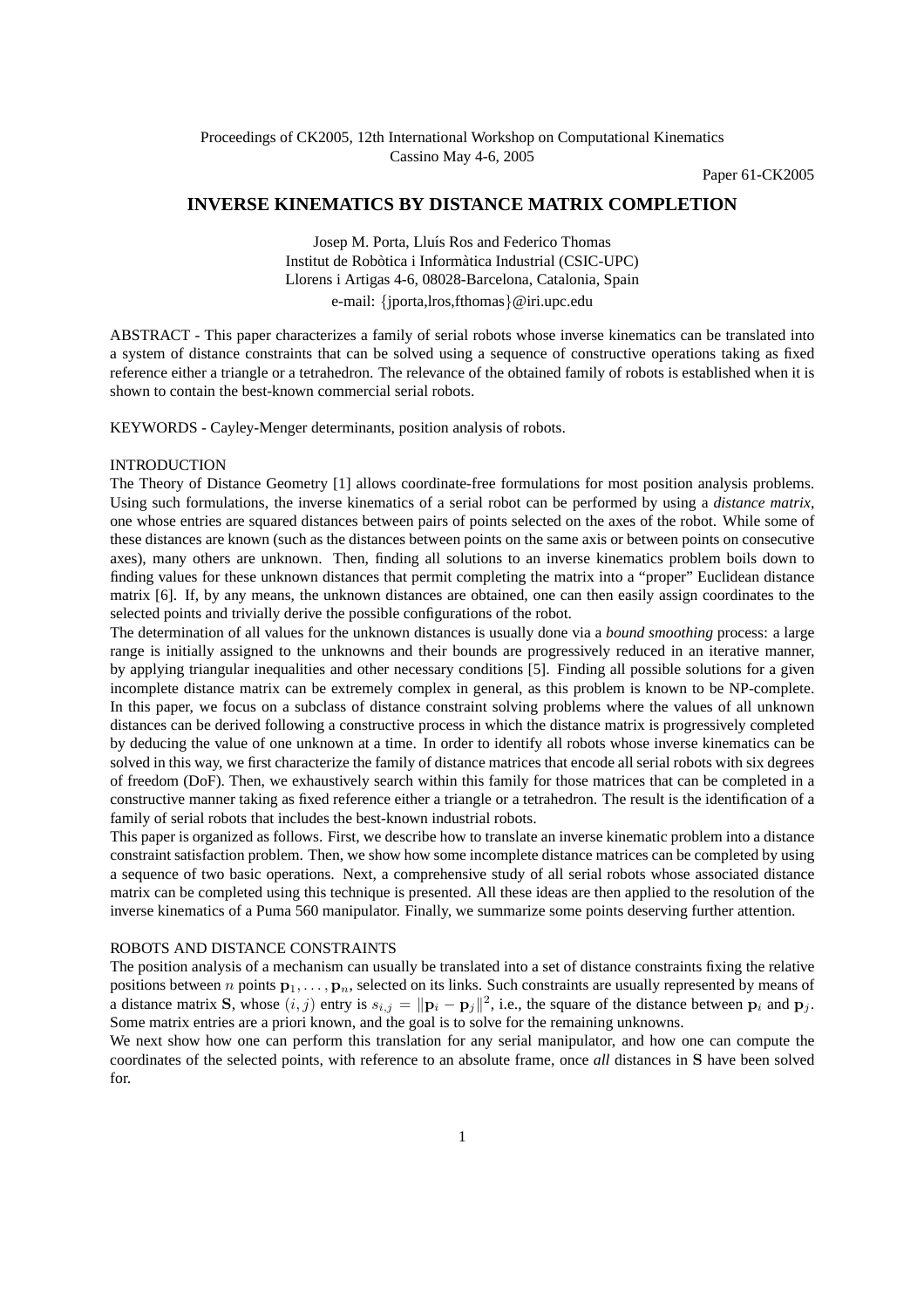

Figure 1: Modelling a link as a set of points with some fixed distances between them.

A serial robot is simply an open chain of seven rigid bodies (the links), pairwise articulated through prismatic or revolute joints. The inverse kinematics problem is to find all valid configurations of this chain that are compatible with a specified pose for the last link, relative to the first. Since the first and last links ar mutually fixed, the problem is equivalent to that of finding the valid configurations of a closed loop of six pairwise articulated links. The translation of each link into distance constraints depends on the type of joints it connects, either prismatic or revolute, and on whether the axes of these joints are skew or concurrent.

A link connecting two skew revolute axes can be modelled by taking two points on each of these axes, and by connecting them all with rigid bars to form a tetrahedron (Fig. 1-a). In this way, for example, a 6R linkage can be modelled as a ring of six pairwise-articulated tetrahedra, as indicated in Fig. 3.

If the two axes of the link are not skew but intersecting, we can economize points and simply model the link as a triangle of fixed distances (Fig. 1-b). Note that the case of parallel revolute axes can be seen as a specialization of the previous one, where the point of intersection is an improper point at infinity in the direction of the axes, instead of a common proper point (Fig. 1-c). This will cause no trouble in the analysis below, as a point at infinity can always be approximated by a proper point, sufficiently far away in some direction.

Similar transformations are applied to a link with one or two prismatic joints: since a translation along direction v can always be seen as a rotation about the line at infinity of any plane  $\pi$  orthogonal to v, we can model a prismatic joint as a revolute joint infinitely far away on this plane. Computationally, we will represent such joint by designating two points on π, placed sufficiently far away along different directions (points **p**<sup>2</sup> and **p**<sup>4</sup> in Fig. 1 d).

The procedure detailed above can be used to define an incomplete distance matrix from a serial robot. If, by any means we can complete **S**, then we will need to assign coordinates to the selected points in order to obtain the actual configurations of the robot. The standard way to do so is by first computing the Gram matrix **G** associated with S, whose entries are defined by  $g_{ij} = \frac{1}{2}(s_{i,n}^2 + s_{j,n}^2 - s_{i,j}^2)$ . The Cholesky factorization of G into  $G = XX^t$ yields the matrix **X**, whose rows yield unique coordinates for  $\mathbf{p}_1,\ldots,\mathbf{p}_n$ , up to congruences and mirror transformations. For further details see [6]. Next, we need to obtain all angles between neighboring links from these coordinates.

## COMPLETING DISTANCE MATRICES

First of all, let us define

$$
D(i_1, \ldots, i_n; j_1, \ldots, j_n) = \begin{vmatrix} 0 & 1 & \ldots & 1 \\ 1 & s_{i_1, j_1} & \ldots & s_{i_1, j_n} \\ \vdots & \vdots & \ddots & \vdots \\ 1 & s_{i_n, j_1} & \ldots & s_{i_n, j_n} \end{vmatrix},
$$
 (1)

with  $s_{i,j} = ||\mathbf{p}_i - \mathbf{p}_j||^2$ . This determinant is known as the *Cayley-Menger bi-determinant* of the point sequences  $\mathbf{p}_{i_1}, \ldots, \mathbf{p}_{i_n}$ , and  $\mathbf{p}_{j_1}, \ldots, \mathbf{p}_{j_n}$ . When the two point sequences are the same, it will be convenient to abbreviate  $D(i_1,\ldots,i_n;i_1,\ldots,i_n)$  by  $D(i_1,\ldots,i_n)$ , which is simply called the *Cayley-Menger determinant* of the involved points. The square volume  $V^2(\mathbf{p}_0,\ldots,\mathbf{p}_k)$  of a k-dimensional simplex defined by the  $k+1$  points  $\mathbf{p}_0,\ldots,\mathbf{p}_k$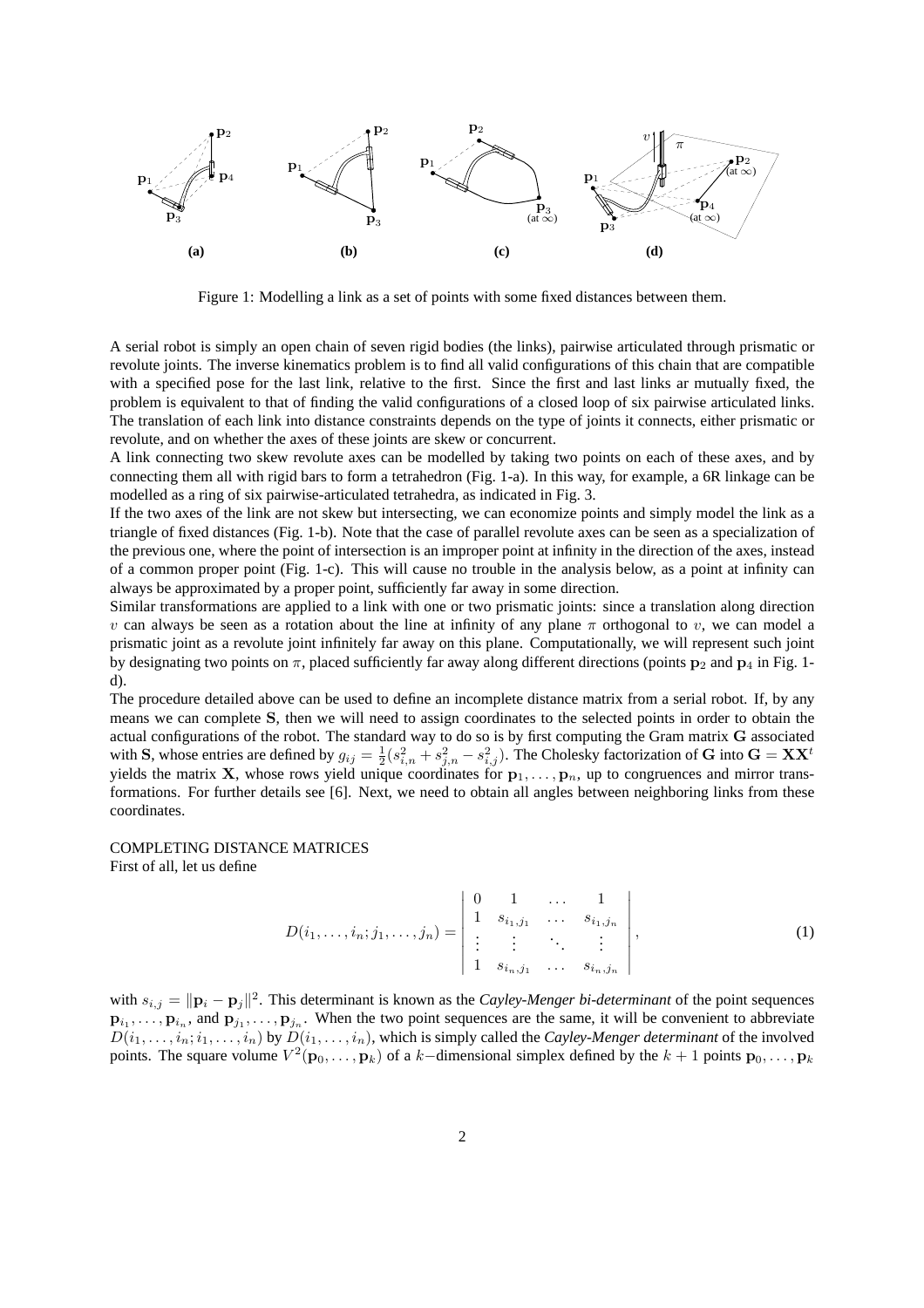can be expressed entirely in terms of distances as follows:

$$
V^{2}(\mathbf{p}_{0},\ldots,\mathbf{p}_{k})=\frac{(-1)^{k+1}}{2^{k}(k!)^{2}}D(0,\ldots,k).
$$

Next, we show how Cayley-Menger determinants play a central role in expressing unknown distances in terms of known ones.



Figure 2: The computation of the distance between  $p_4$  and  $p_5$  from their distances to  $p_1$ ,  $p_2$ , and  $p_3$  leads to two possible solutions that depend on the relative location of **p**<sup>4</sup> and **p**<sup>5</sup> with respect to the plane defined by points **p**1,  $\mathbf{p}_2$ , and  $\mathbf{p}_3$ .

Let us consider five points,  $\mathbf{p}_0, \ldots, \mathbf{p}_4$ , in  $\mathbb{R}^3$ , so that only the squared distance between  $\mathbf{p}_3$  and  $\mathbf{p}_4$ , i.e.  $s_{34}$ , is unknown. This configuration of points can be seen as two pyramids sharing the same triangular base so that the distance between their apexes is unknown. Clearly, there are two solutions to this problem (Fig. 2). These five points define a simplex in  $\mathbb{R}^4$  but, since it is embedded in  $\mathbb{R}^3$ , its volume is null. Hence,  $D(0, 1, 2, 3, 4) = 0$ . This defines a quadratic equation in  $s_{34}$  that can be simplified by applying Jacobi's theorem to the following partition of  $D(0, 1, 2, 3, 4)$ 

| , |
|---|
|   |
|   |
|   |

concluding that  $D(0, 1, 2, 3, 4) = 0$  yields

$$
\frac{D(0,1,2,3)D(0,1,2,4) - D^{2}(0,1,2,3;0,1,2,4)}{D(0,1,2)} = 0.
$$

Assuming that the triangular base defined by  $\mathbf{p}_0$ ,  $\mathbf{p}_1$ , and  $\mathbf{p}_3$  is not degenerate, then

$$
D(0, 1, 2, 3; 0, 1, 2, 4) = \pm \sqrt{D(0, 1, 2, 3)D(0, 1, 2, 4)}.
$$
 (2)

Since the left hand side of this equation is linear in  $s_{34} = ||\mathbf{p}_4 - \mathbf{p}_3||^2$ , there exist two possible solutions for  $s_{34}$ that correspond to the two possible signs for the square root in the right hand side.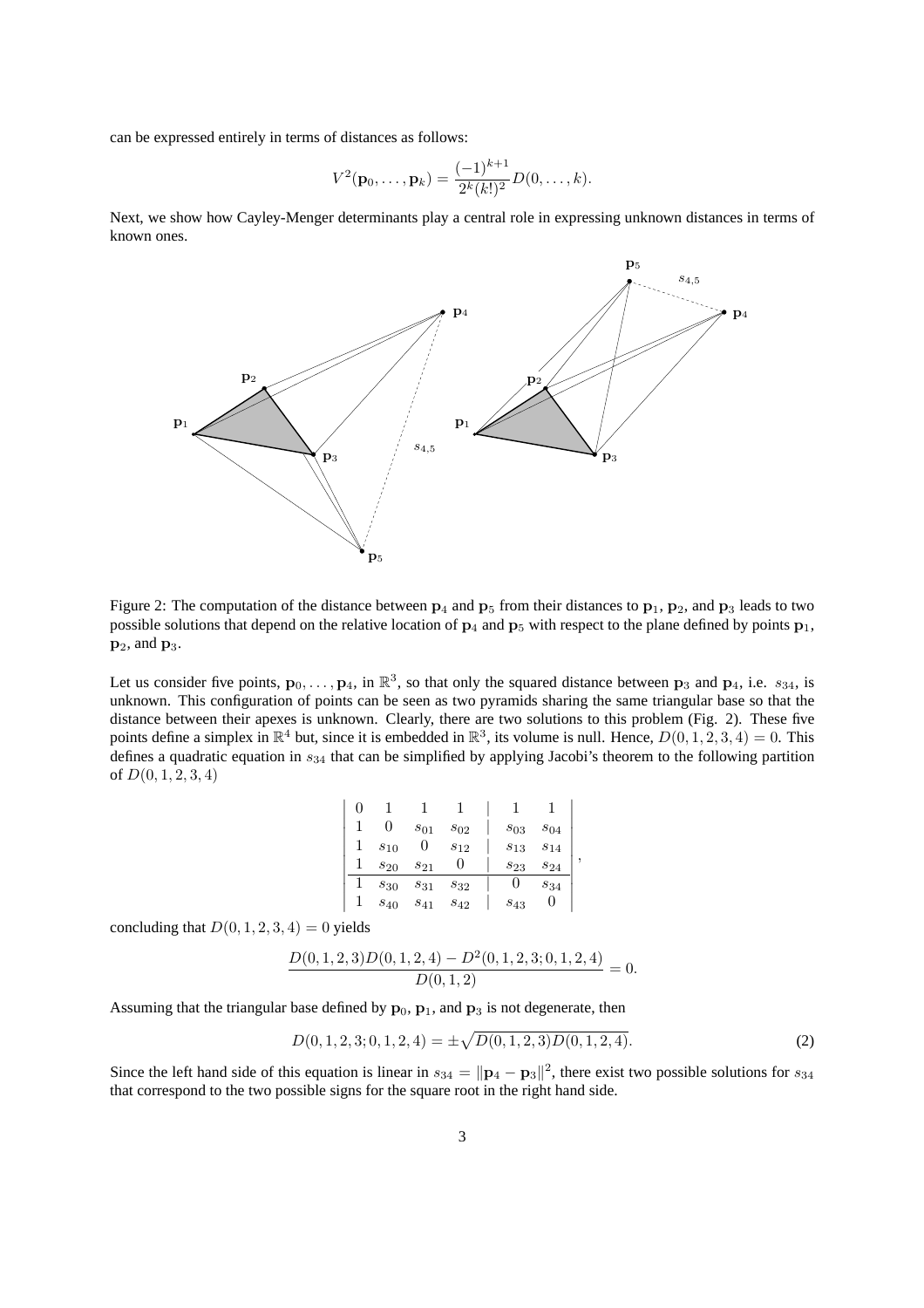Now, let us consider six points,  $\mathbf{p}_0, \ldots, \mathbf{p}_5$ , so that only the distance between  $\mathbf{p}_5$  and  $\mathbf{p}_4$  is unknown. This configuration is similar to the one in Fig. 2 where the role of the triangle has been substituted by a tetrahedron. These six points define a simplex in  $\mathbb{R}^5$  but, since it is embedded in  $\mathbb{R}^3$ , its volume is null. Hence,  $D(0, 1, 2, 3, 4, 5) = 0$ . Again, this defines a quadratic equation in  $s_{45}$ . Nevertheless, proceeding as above, this equation can be simplified by applying Jacobi's theorem to the following partition of  $D(0, 1, 2, 3, 4, 5)$ 

|   |          | $s_{01}$ | $s_{02}$ | $s_{03}$ | $s_{04}$ | $s_{05}$ |   |
|---|----------|----------|----------|----------|----------|----------|---|
|   | $s_{10}$ | 0        | $s_{12}$ | $s_{13}$ | $s_{14}$ | $s_{15}$ |   |
| 1 | $s_{20}$ | $s_{21}$ | O        | $s_{23}$ | $s_{24}$ | $s_{25}$ | , |
|   | $s_{30}$ | $s_{31}$ | $s_{32}$ |          | $s_{34}$ | $s_{35}$ |   |
| ı | $s_{40}$ | $s_{41}$ | $s_{42}$ | $s_{43}$ | U        | $s_{45}$ |   |
|   | $s_{50}$ | $s_{51}$ | $s_{52}$ | $s_{53}$ | $s_{54}$ |          |   |

concluding that  $D(0, 1, 2, 3, 4, 5) = 0$  yields

$$
\frac{D(0,1,2,3,4)D(0,1,2,3,5)D^2(0,1,2,3,4;0,1,2,3,5)}{D(0,1,2,3)} = 0.
$$

Now, note that  $D(0, 1, 2, 3, 4) = 0$  and  $D(0, 1, 2, 3, 5) = 0$  because they correspond to the volumes of simplices in  $\mathbb{R}^4$ . Thus, assuming that the tetrahedron defined by  $\mathbf{p}_0$ ,  $\mathbf{p}_1$ ,  $\mathbf{p}_2$  and  $\mathbf{p}_3$  is not degenerate,

$$
D(0, 1, 2, 3, 4; 0, 1, 2, 3, 5) = 0,
$$
\n(3)

which is linear in  $s_{45}$ . As a consequence, there is only one solution for  $s_{45}$  compatible with all other distances. In what follows, we will say that a distance matrix can be completed if its unknown distances can be determined by iteratively finding reference tetrahedra and triangles and using equations (2) and (3), respectively, to obtain the unknown distances. To reduce the number of possible matrix completions to a minimum, one should look for reference triangles only when no reference tetrahedra are available, because reference triangles lead to two possible solutions.

### APPLICATION TO SPATIAL SERIAL ROBOTS

A 6 DoF serial robot whose end effector is fixed relative to its base can be seen as a closed chain of six rigid bodies pairwise articulated, that is, as a 6R closed mechanism (Fig. 3-a). Since translations can be seen as rotations centered at infinity, this representation is general enough for our purposes. By taking two points on each axis, this 6R mechanism can be translated into a set of distance constrains between 12 points, as explained above, which correspond to the edge lengths of six pairwise articulated tetrahedra (Fig. 3-b). If two consecutive axes meet at a point (possibly at infinity if they are parallel), the tetrahedron can be substituted by a triangle. However, note that no more than three axes can meet at a point if we want the corresponding serial robot to have 6 DoF.

In Fig. 3-b, we have two cycles of points,  $\{p_1, \ldots, p_6\}$  and  $\{q_1, \ldots, q_6\}$ , where the couples  $(p_i, q_i)$  define the rotation axes. Since we allow that two or more consecutive axes meet at a point, consecutive points in these cycles can actually coincide and, thus, in general, the two cycles will be  $\{p_1, \ldots, p_m\}$  and  $\{q_1, \ldots, q_n\}$  with  $m, n \leq 6$ . Then, the adjacency matrix  $S$  representing all interconnections has the form:

$$
S = \left(\begin{array}{cc} C_m & A \\ A^T & C_n \end{array}\right),\tag{4}
$$

where  $C_m$  and  $C_n$  are the adjacency matrices for the points in the cycles  $\{p_1, \ldots, p_n\}$  and  $\{q_1, \ldots, q_m\}$ , respectively (i.e., they are cyclic tridiagonal matrices), and  $A$  is the matrix encoding the connections between points lying in different cycles. Now, all candidates for matrix A can be readily enumerated by realizing that the connections they encode should only correspond to a sequence of tetrahedra and triangles. The number of options can be further reduced taking into account that at least one tetrahedron must be included in the sequence because the robot end-effector can be placed arbitrarily with respect to its base. The result of this enumeration leads to 243 candidates. Discarding those that have more than three co-punctual axes and those that cannot be completed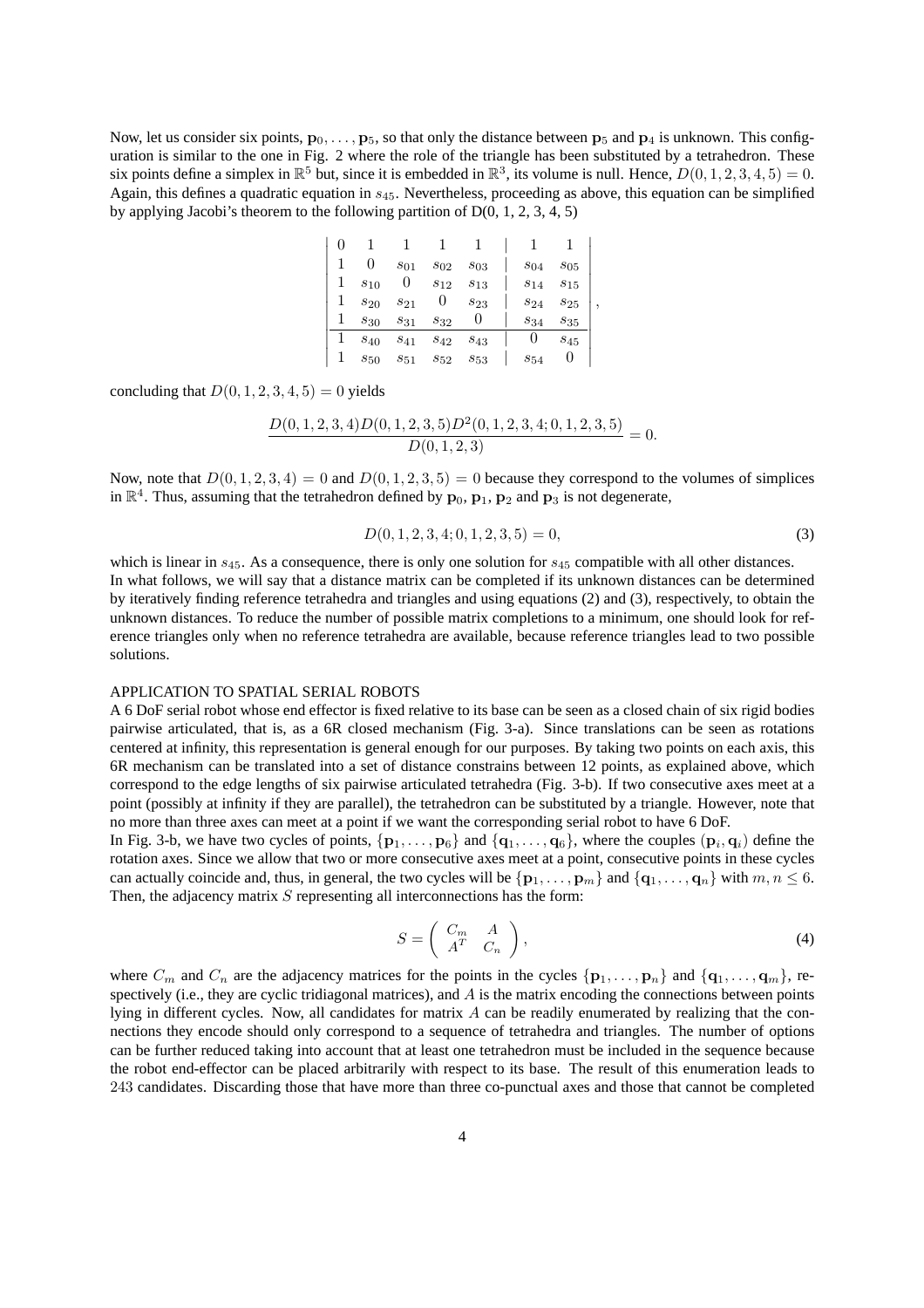

Figure 3: A general 6R mechanism (a), and its representation in terms of distance constraints (b).

as described in the previous section, we finally obtain 8 non-isomorphic configurations that correspond to the 8 serial robots shown in Fig. 4. Each robot is represented here as a bipartite graph made out of two vertex sets, each corresponding to one of the vertex cycles  $\{p_1, \ldots, p_m\}$  and  $\{q_1, \ldots, q_n\}$ . Edges between the vertices represent the robot's joint axes.



Figure 4: Schematic representation of all serial robots whose associated distance matrix can be completed using the two operations presented in this paper.

A close look to this family of serial robots reveals that all of its members have three consecutive co-punctual axes. Thus, all serial robots that can be solved using the presented technique are decoupled, that is, their inverse kinematics can be decomposed into rotational and translational components.

We note that the just characterized family of serial robots, although small, includes most popular 6 DoF serial manipulators such as the Stanford, Cincinnati Milacron, Puma and Nokia manipulators, as shown in Fig. 5.

#### AN EXAMPLE

The presented methodology has been implemented in MATLAB. As an example, we here follow in detail how it can be used to solve the inverse kinematics of a PUMA 560 manipulator.

First, each link of the robot must be modelled as a set of distance constraints between a set of points. Fig. 5-b shows this robot in its home position, and the points that should be selected to derive such constraints. Coordinates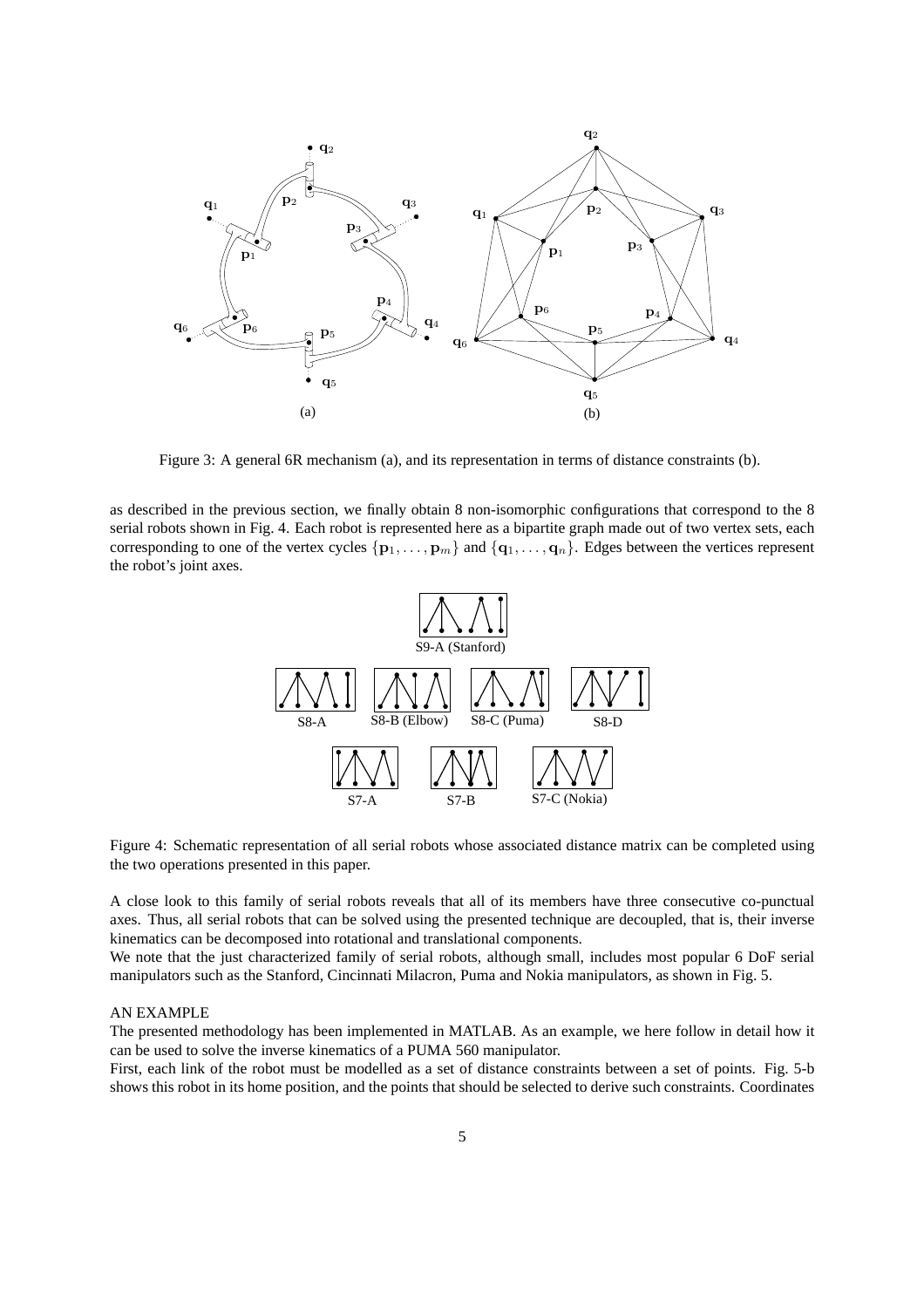

Figure 5: (a) Elbow manipulator or Cincinnati Milacron (S8-B). (b) Puma manipulator (S8-C). (c) Nokia manipulator (S7-C). (d) Stanford manipulator (S9-A). In (a), (b), and (c), parallelism between axes is exploited to simplify its analysis, but note that, even if this artifact is not introduced, the distance matrices associated with (a) and (b) can still be completed. Robot (d) includes a translational degree of freedom that, according to our formalism, is represented by a rotation axis at infinity. (Figure partially adapted from [3].)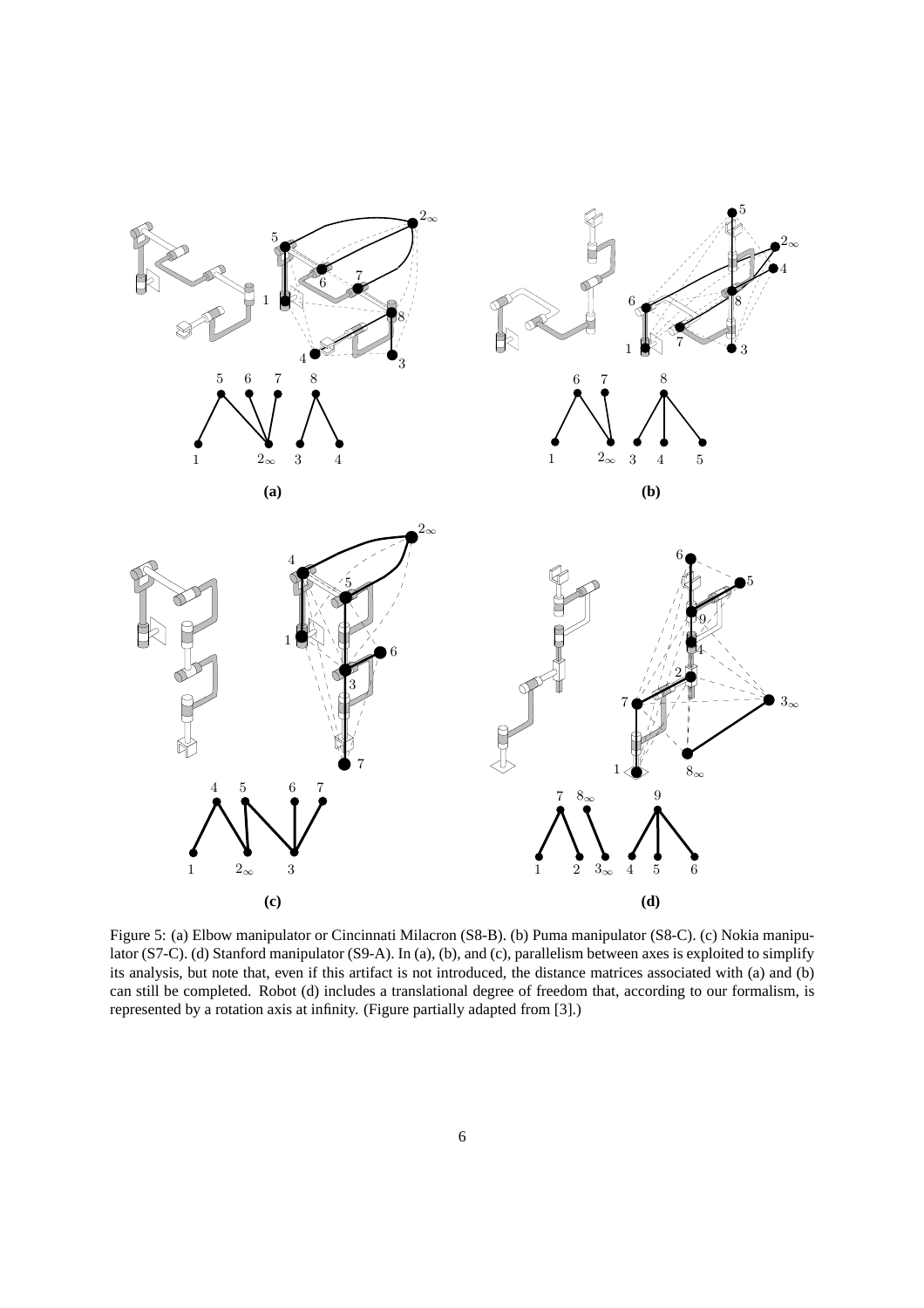| $\imath$ | $\alpha_i$ (deg.) | $a_i$ (m) | $\theta_i$ (deg.) | $d_i$ (m) |
|----------|-------------------|-----------|-------------------|-----------|
|          | 90                |           |                   |           |
| 2        |                   | 0.4318    | $\theta_2$        |           |
| 3        | $-90$             | 0.0203    | $\theta_3$        | 0.15005   |
| 4        | 90                |           | $\theta_4$        | 0.4318    |
| 5        | $-90$             |           | $\theta_5$        |           |
| 6        |                   |           | $\theta$ 6        |           |

Table 1: Denavit-Hartenberg parameters of the PUMA 560 robot.

for all points can be easily obtained in terms of the Denavit-Hartenberg parameters of this robot, shown in Table 1. According to the process explained above, link 1 can be modelled by the fixed distances between three points, 1, 6, and 2, as it connects two intersecting axes. Similarly, link 2 is modelled by the fixed distances between points 6, 2, and 7, but point 2 must be placed at infinity, as the axes of this link are parallel. Link 3 has two skew axes and, thus, it is modelled by the fixed distances of the tetrahedron defined by 7, 2, 3, and 8. Links 4 and 5 connect concurrent axes and are thus represented by the triangles (3, 8, 4), and (4, 8, 5), respectively. These distances yield the non-bold numeric entries in the following distance matrix:

|  |           | 101.05    | $s_{1,3}$ | $s_{1,4}$      | 1.314          |           | $s_{1.7}$ | 1.877  |
|--|-----------|-----------|-----------|----------------|----------------|-----------|-----------|--------|
|  | 101.05    |           | 97.077    | $s_{2,4}$      | $s_{2.5}$      | 100.05    | 100.05    | 97.264 |
|  | $s_{1,3}$ | 97.077    |           | 1.186          | $s_{3.5}$      | $s_{3,6}$ | 0.023     | 0.186  |
|  | $s_{1,4}$ | $s_{2,4}$ | 1.186     | 0              | $\overline{2}$ | $s_{4,6}$ | $s_{4.7}$ |        |
|  | 1.314     | $s_{2,5}$ | $s_{3,5}$ | $\overline{2}$ | $\theta$       | 0.596     | $S_{5.7}$ |        |
|  |           | 100.05    | $s_{3,6}$ | $s_{4,6}$      | 0.596          | $\theta$  | 0.186     | 0.318  |
|  | $s_{1.7}$ | 100.05    | 0.023     | $S_{4,7}$      | $S_{5.7}$      | 0.186     |           | 0.209  |
|  | 1.877     | 97.264    | 0.186     |                |                | 0.318     | 0.209     |        |

.

The usual formulation of the inverse kinematics further considers a 0th and a 6th link, respectively modelling the 'world' and the 'hand', and a homogeneous transformation positioning the hand with respect to the world. Note that, in doing so, these two elements become mutually rigid, and it is thus possible to consider them as a *single* link constraining the relative position between the first and last revolute axes. In our setting, this is equivalent to fixing the distances of the tetrahedron (1, 6, 5, 8). Note that these distances, while fixed, depend on the specific pose of the end effector relative to the world, or, in other words, on the specific inverse kinematics problem to be solved. They correspond to the numeric bold entries in **S**, computed in this example for a pose of the hand given by the joint angles  $(\theta_1, \theta_2, \theta_3, \theta_4, \theta_5, \theta_6) = (229.25°, 339.86°, 14.68°, 102.84°, 243.81°, 211.03°)$ .

Now, by taking the sequence of tetrahedra and triangles shown in the first column of the following table as references, the distances in the second column can be obtained thus completing **S**.

| tetrahedron/triangle |               | squared distance |
|----------------------|---------------|------------------|
| (2,6,8)              |               | $s_{1,7}$        |
| (1,6,8)              |               | $s_{2,5}$        |
| (2, 7, 8)            | $\rightarrow$ | $s_{3,6}$        |
| (1, 2, 6, 8)         |               | $s_{5,7}$        |
| (2, 6, 7, 8)         |               | $s_{1,3}$        |
| (1, 2, 6, 7)         |               | $s_{3,5}$        |
| (3, 5, 8)            |               | $s_{4,6}$        |
| (3, 5, 6, 8)         |               | $s_{4,7}$        |
| (3, 5, 6, 7)         |               | $s_{1,4}$        |
| (1, 3, 5, 6)         |               | $s_{2,4}$        |

Since there are 4 steps in this sequence in which a triangle is involved, a total of  $2^4 = 16$  possible completions exist for **S**. Them all correspond to consistent Euclidean matrices; that is, their associated Gram matrices are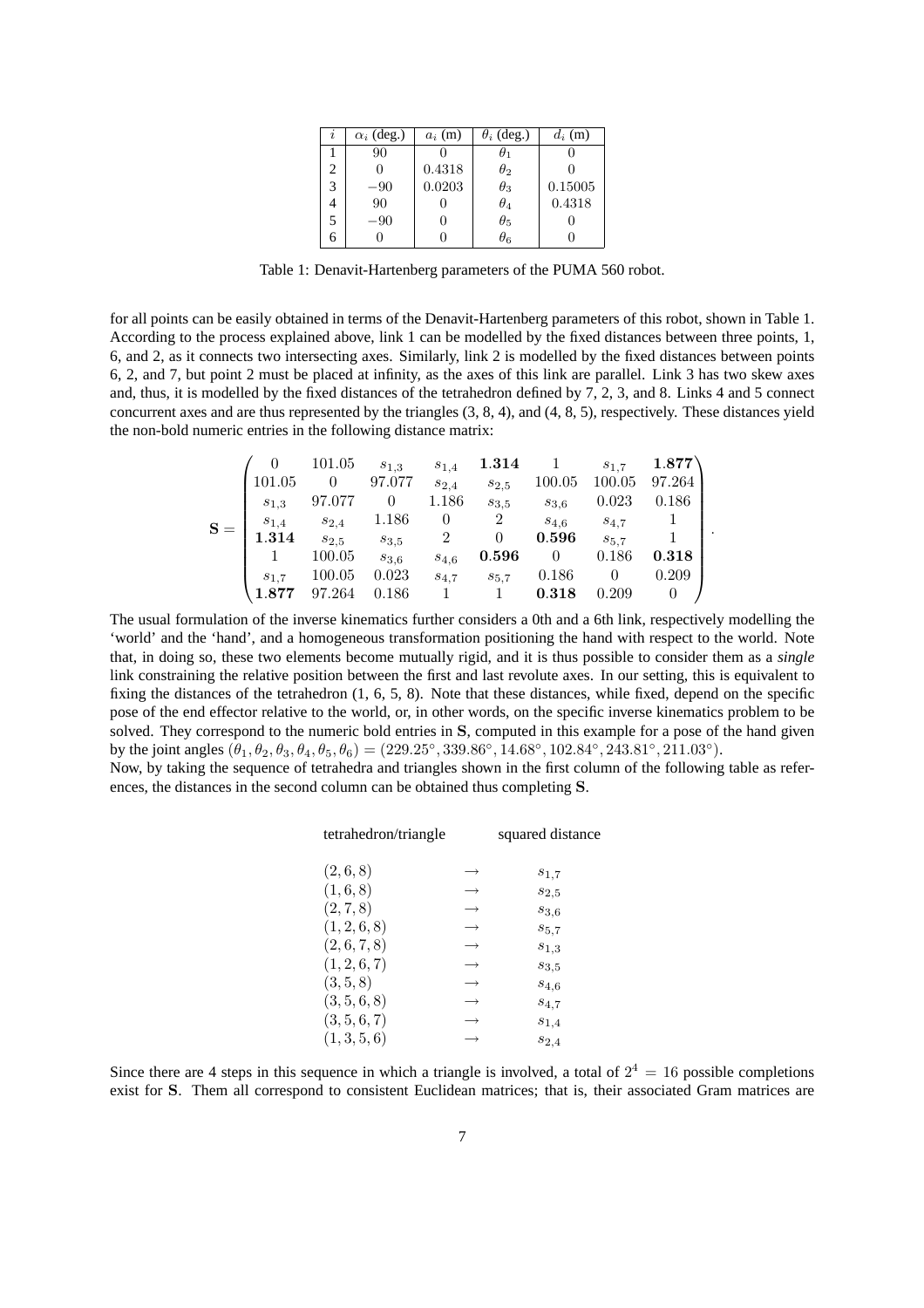positive semidefinite of rank 3. Each such matrix yields two specular coordinatizations of the points 1,..., 8. If among these coordinatizations we discard those where the orientations of tetrahedra  $(1, 6, 5, 8)$  and  $(2, 3, 7, 8)$  are different from that in the actual robot, we finally obtain the following 8 solutions for the joint angles  $\theta_1, \ldots, \theta_6$ .

| sol. $#$ | $\theta_1$ | $\theta_2$ | $\theta_3$ | $\theta_4$ | $\theta_{5}$ | $\theta_6$ |
|----------|------------|------------|------------|------------|--------------|------------|
|          |            |            |            |            |              |            |
|          | 11.75      | 200.37     | 171.57     | 133.73     | 124.20       | 28.30      |
| 2        | 11.75      | 200.37     | 171.57     | 313.73     | 235.80       | 208.30     |
| 3        | 228.62     | 339.63     | 14.67      | 283.19     | 115.57       | 30.58      |
| 4        | 228.62     | 339.63     | 14.67      | 103.19     | 244.43       | 210.58     |
| 5        | 11.75      | 97.66      | 14.67      | 221.40     | 239.70       | 77.82      |
| 6        | 11.75      | 97.66      | 14.67      | 41.40      | 120.30       | 257.83     |
| 7        | 228.62     | 82.34      | 171.57     | 58.262     | 264.26       | 106.19     |
| 8        | 228.62     | 82.34      | 171.57     | 238.26     | 95.74        | 286.19     |

The reader can check that the fourth such solution is very close to the pose of the hand specified above, the small error being due to the fact that point 2 is not sufficiently far away from the robot (here it is placed at a distance  $d_{\infty} = 10$ m from the line defined by points 6 and 7). The following table shows how, by solving the same problem at increasing values of  $d_{\infty}$ , this solution tends to the exact one.

|                                                           | $\theta_1$                          | $\theta_2$                        | $\theta_3$ | $\theta_{\scriptscriptstyle{A}}$ | $\theta_{5}$  | $\theta_6$ |
|-----------------------------------------------------------|-------------------------------------|-----------------------------------|------------|----------------------------------|---------------|------------|
|                                                           |                                     |                                   |            |                                  |               |            |
|                                                           | 1 222.76 337.40 14.88 106.64 250.01 |                                   |            |                                  |               | 206.41     |
| 10                                                        | 228.62                              |                                   |            | 339.63 14.67 103.19 244.43       |               | 210.58     |
| 100                                                       |                                     | 229.18 339.84                     |            | 14.68 102.88 243.87              |               | 210.98     |
| 1000                                                      |                                     | 229.24 339.86 14.68 102.84 243.82 |            |                                  |               | 211.02     |
| 10000                                                     | 229.25                              | 339.86                            | 14.68      |                                  | 102.84 243.81 | 211.03     |
| $\infty$ (exact) 229.25 339.86 14.68 102.84 243.81 211.03 |                                     |                                   |            |                                  |               |            |

#### **CONCLUSIONS**

We have presented an explicit enumeration of all six DoF serial robots whose inverse kinematics can be solved by completing a distance matrix. This completion is performed by applying a sequence of two simple operations. The method has been implemented in MATLAB, and the resolution of the inverse kinematics of a PUMA 560 robot has been reported as an example. This method, if implemented in a symbolic algebra package, would yield closed-form formulas. This is a point that deserves further efforts as it would permit to analyze the computational efficiency of the resulting formulas, and their numerical stability, in front of other well-known formulations obtained for particular architectures.

#### ACKNOWLEDGMENTS

This work has been partially funded by the Spanish Ministry of Education through the I+D project DPI2004-07358, the Catalan Research Commission through the "Robotics and Control Group," and by two "Ramón y Cajal" contracts supporting the first two authors.

### REFERENCES

- [1] G. M. Crippen and T. Havel, *Distance Geometry and Molecular Conformation*, John Wiley and Sons Inc., New York, 1988.
- [2] J. Denavit and R.S. Hartenberg, *Kinematic Synthesis of Linkages*, McGraw-Hill Book Inc., New York, 1964.